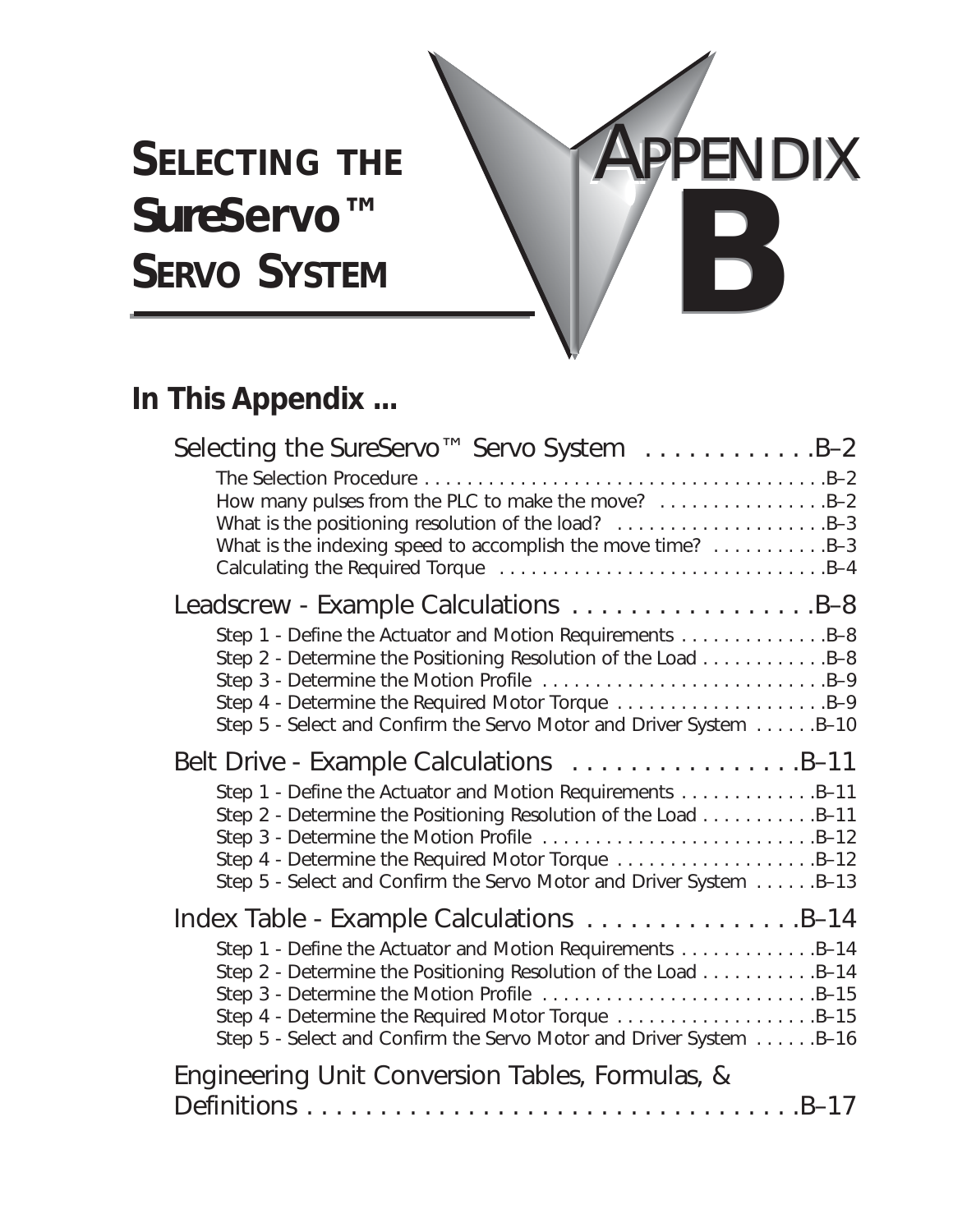# **Selecting the** *Sure***Servo™ Servo System**

The selection of your *Sure*Servo™ servo system follows a defined process. Let's go through the process and define some useful relationships and equations. We will use this information to work some typical examples along the way.

### **The Selection Procedure**

The motor provides for the required motion of the load through the actuator (mechanics that are between the motor shaft and the load or workpiece). Key information to accomplish the required motion is:

- total number of pulses from the PLC
- positioning resolution of the load
- indexing speed (or PLC pulse frequency) to achieve the move time
- required motor torque (including the 25% safety factor)
- load to motor inertia ratio



In the final analysis, we need to achieve the required motion with acceptable positioning accuracy.

### **How many pulses from the PLC to make the move?**

The total number of pulses to make the entire move is expressed with the equation:

 $\textsf{Equation (I): } \mathsf{P}_{\textsf{total}} = \textsf{total pulses} = (\mathsf{D}_{\textsf{total}} \div (\mathsf{d}_{\textsf{load}} \div \mathsf{i})) \times \mathsf{\theta}_{\textsf{count}}$ 

**D**<sub>total</sub> = total move distance

**d<sub>load</sub>** = lead or distance the load moves per revolution of the actuator's drive shaft  $(P = pitch = 1/d_{load})$ 

 $\theta_{\text{count}}$  = servo resolution (counts/rev<sub>motor</sub>) (default = 10,000)

 $\mathbf{i}$  = gear reduction ratio (rev<sub>motor</sub>/rev<sub>gearshaft</sub>)

**Example 1:** The motor is directly attached to a disk and we need to move the disk 5.5 revolutions. How many pulses does the PLC need to send to the driver?

 $P_{total} = (5.5 \text{ rev}_{disk} \div (1 \text{ rev}_{disk}/\text{rev}_{driveshaff} \div 1 \text{ rev}_{motor}/\text{rev}_{driveshaff}))$  $5.5 \div (1.0 \div 10) \times 10,000 = 550,000$  $x$  10,000 counts/rev<sub>motor</sub> = 55,000 pulses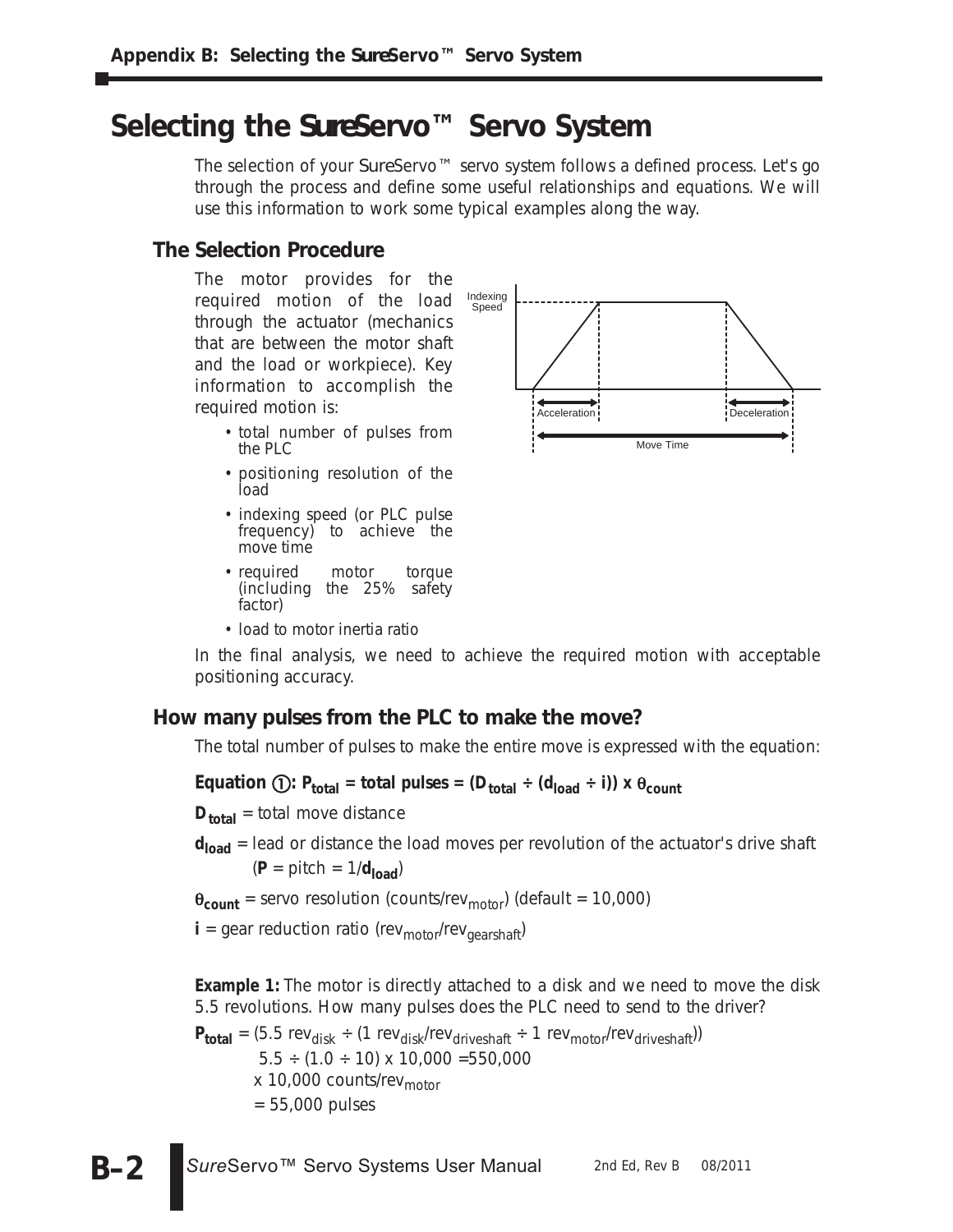**Example 2:** The motor is directly attached to a ballscrew where one turn of the ballscrew results in 20 mm of linear motion and we need to move 45 mm. How many pulses do we need to send the driver?

 $P_{total} = (45 \text{ mm} \div (20 \text{ mm/rev}_{\text{screen}} \div 1 \text{ rev}_{\text{motor}}/rev_{\text{screen}})) \times 10,000 \text{ counts/rev}_{\text{motor}}$ 

|                            | $\mid$ 45 mm $\mid$ 1 rev <sub>screw</sub> $\mid$ 1 rev <sub>motor</sub> $\mid$ 10,000 pulses $\mid$ |
|----------------------------|------------------------------------------------------------------------------------------------------|
| $\vert$ move $\vert$ 20 mm | 1 rev <sub>screw</sub>   1 rev <sub>motor</sub>                                                      |

**Example 3:** Let's add a 2:1 belt reduction between the motor and ballscrew in example 2. Now how many pulses do we need to make the 45 mm move? **P<sub>total</sub>** = (45 mm ÷ (20mm/rev<sub>screw</sub> ÷ 2 rev<sub>motor</sub>/rev<sub>screw</sub>)) x 10,000 counts/rev<sub>motor</sub>  $=$  45,000 pulses

### **What is the positioning resolution of the load?**

We want to know how far the load will move for one command pulse. The equation to determine the positioning resolution is:

**Equation ②:** L<sub> $_{\theta}$ </sub> = load positioning resolution = (d<sub>load</sub> ÷ i) ÷  $_{\theta_{\text{count}}}$ 

**Example 4:** What is the positioning resolution for the system in example 3?

- $L_{\theta} = (d_{load} \div i) \div \theta_{count}$ 
	- $=$  (20 mm/rev<sub>screw</sub>  $\div$  2 rev<sub>motor</sub>/rev<sub>screw</sub>)  $\div$  10,000 counts/rev<sub>motor</sub>
	- $= 0.001$ mm/count
	- $\approx 0.00004$ "/count

### **What is the indexing speed to accomplish the move time?**

The most basic type of motion profile is a "start-stop" profile where there is no acceleration or deceleration period. This type of motion profile is only used for low speed applications because the load is "jerked" from one speed to another and the servo system may experience a position deviation error if excessive speed changes are attempted. The equation to find indexing speed for "startstop" motion is:



**Equation ③:**  $f_{SS}$  = indexing speed for start-stop profiles =  $P_{total} \div t_{total}$ 

 $t_{total}$  = move time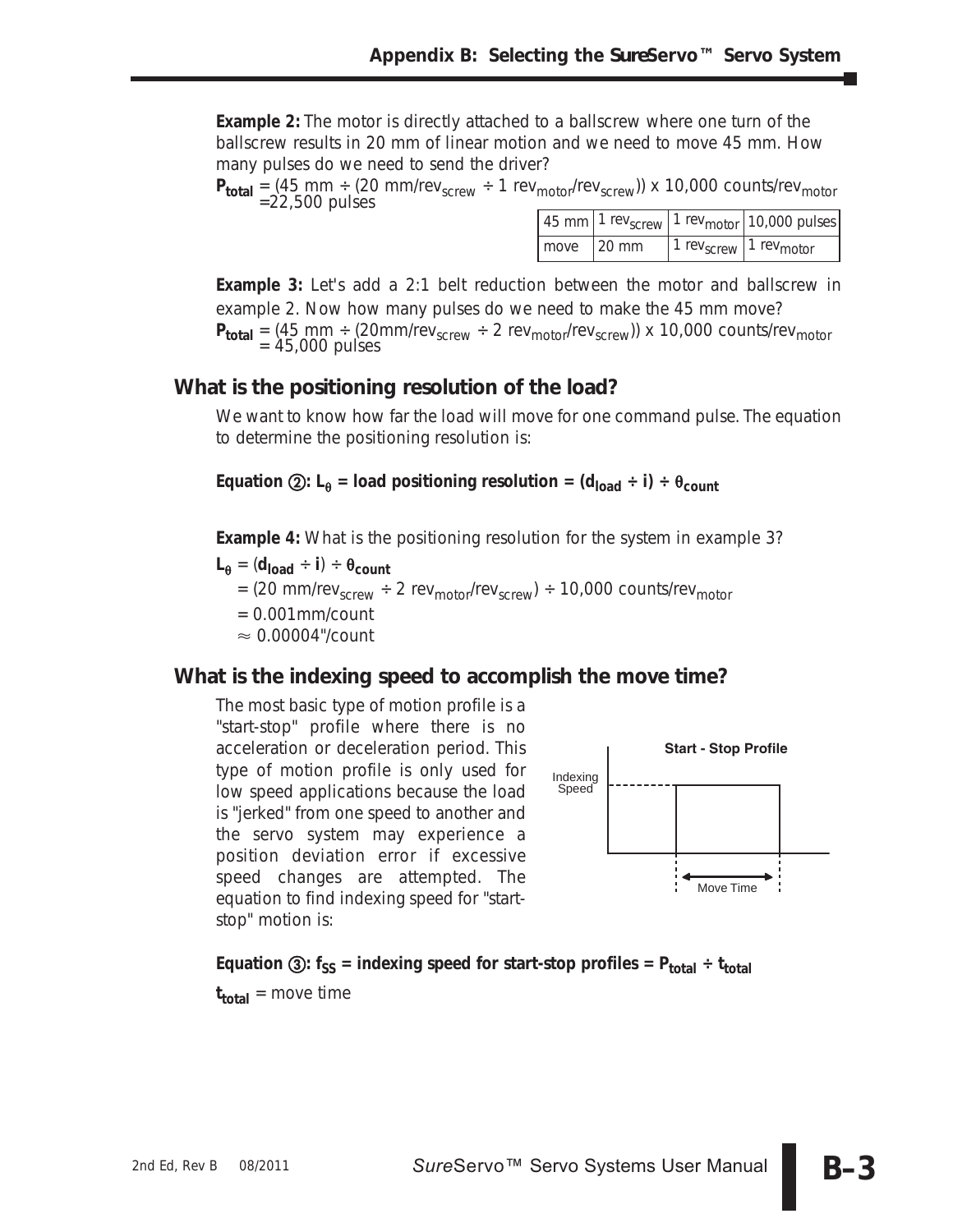**Example 5:** What is the indexing speed to make a "start-stop" move with 10,000 pulses in 800 ms?

 $f_{SS}$  = indexing speed =  $P_{total}$  ÷  $t_{total}$  = 10,000 pulses ÷ 0.8 seconds  $= 12,500$  Hz.

For higher speed operation, the "trapezoidal" motion profile includes controlled acceleration & deceleration and, in

some cases, an initial non-zero starting speed. With the acceleration and deceleration periods equally set, the indexing speed can be found using the equation:

**Equation 4:**  $f_{TRAP} = (P_{total} - (f_{start}$  $(x t_{ramp})$ )  $\div$  ( $t_{total}$  **tramp) for trapezoidal motion profiles**



Torque (N•m)

**f<sub>start</sub>** = starting speed

**tramp** = acceleration or deceleration time

**Example 6:** What is the required indexing speed to make a "trapezoidal" move in 1.8s, accel/decel time of 200 ms each, 100,000 total pulses, and a starting speed of 40 Hz?

 $f_{TRAP} = (100,000 \text{ pulses} - (40 \text{ pulses/sec x 0.2 sec})) +$ (1.8 sec - 0.2 sec)  $\approx 62,375$  Hz.

### **Calculating the Required Torque**

The required torque is the sum of acceleration (or deceleration) torque and the running torque. The equation for required motor torque is:

### **Equation**  $\textcircled{5}$ **:**  $\text{T}_{\text{motor}} = \text{T}_{\text{accel (or decel)}} + \text{T}_{\text{run}}$

- **Taccel** = motor torque required to accelerate the total system inertia (including motor inertia).
- T<sub>decel</sub> = motor torque required to decelerate; not always the same as acceleration.
- **Trun** = constant motor torque requirement to run the mechanism due to friction, external load forces, etc.

**Intermittent** Duty Zone Continuous Duty Zone1000 2000 3000 4000 5000 400W Low Inertia Speed (rpm) SVL-204

**Continuous Duty Zone** means the system can provide the torque under the curve 100% of the time.

**Intermittent Duty Zone** means the system can provide the torque under the curve LESS THAN 100% of the time.

The amount of time the system can operate in this region depends on the amount of torque. In general, the higher the torque, the shorter period of time is allowed. See overload curves information in Chapter 1. If a system requires more than rated torque occasionally, but only for a short time, the system can do it. Running in this zone continuously will result in an overload fault.

In **Table 1** we show how to calculate torque required to accelerate or decelerate an inertia from one speed to another and the calculation of running torque for common mechanical actuators.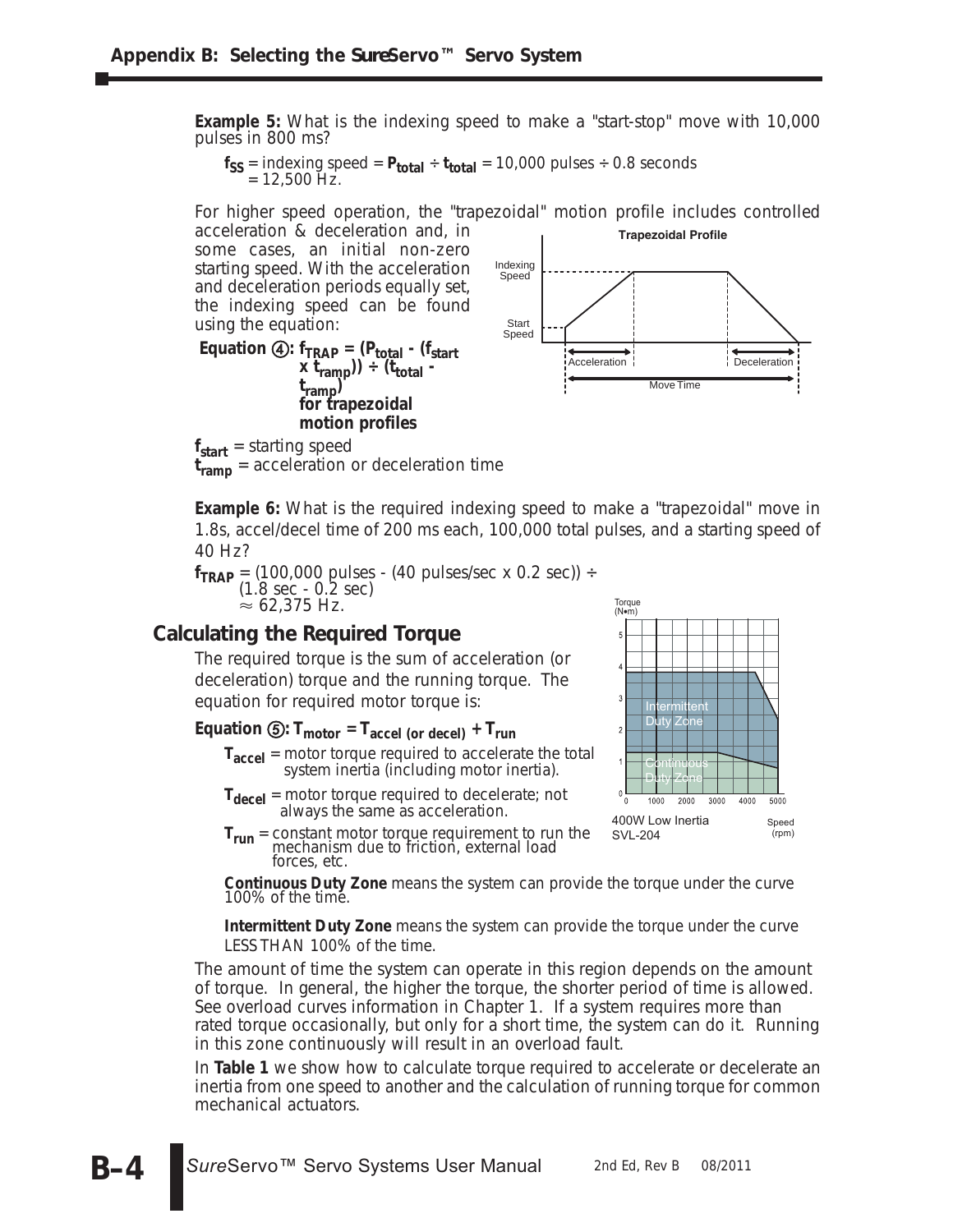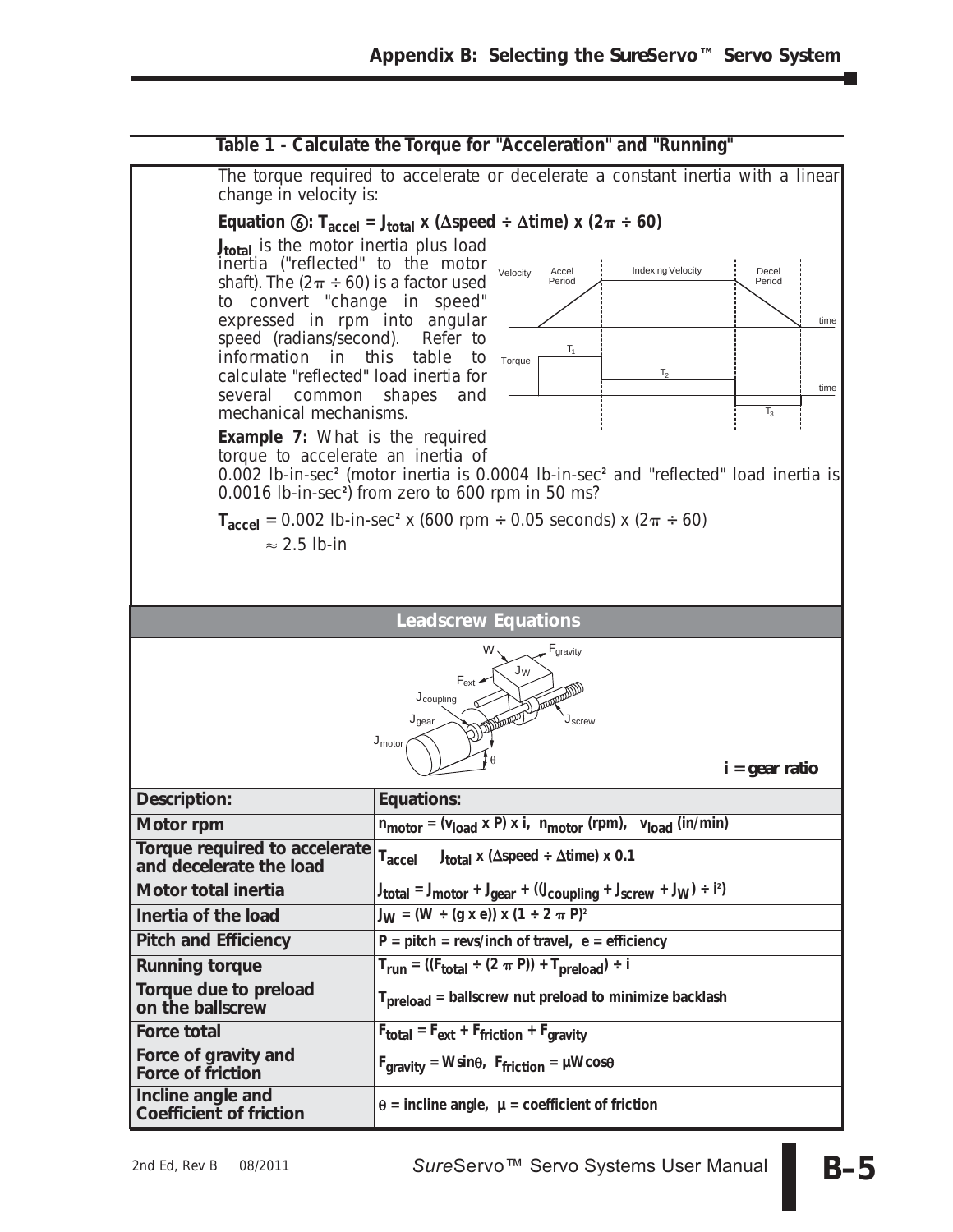### **Appendix B: Selecting the** *Sure***Servo™ Servo System**

| Table 1 (cont'd)                                                                                                                                                         |                                                                |                                                                                                 |                                         |  |
|--------------------------------------------------------------------------------------------------------------------------------------------------------------------------|----------------------------------------------------------------|-------------------------------------------------------------------------------------------------|-----------------------------------------|--|
| <b>Typical Leadscrew Data</b>                                                                                                                                            |                                                                |                                                                                                 |                                         |  |
| <b>Material:</b>                                                                                                                                                         | $e =$<br>efficiency                                            | <b>Material:</b>                                                                                | $\mu =$<br>coef. of friction            |  |
| ball nut                                                                                                                                                                 | 0.90                                                           | steel on steel                                                                                  | 0.580                                   |  |
| acme with plastic nut                                                                                                                                                    | 0.65                                                           | steel on steel (lubricated)                                                                     | 0.150                                   |  |
| acme with metal nut                                                                                                                                                      | 0.40                                                           | teflon on steel                                                                                 | 0.040                                   |  |
|                                                                                                                                                                          |                                                                | ball bushing                                                                                    | 0.003                                   |  |
|                                                                                                                                                                          |                                                                |                                                                                                 |                                         |  |
|                                                                                                                                                                          |                                                                | Belt Drive (or Rack & Pinion) Equations                                                         |                                         |  |
| W<br>$J_{motor}$<br>$F_{ext}$<br>J <sub>qear</sub>                                                                                                                       | $F_{gravity}$<br>J <sub>pinion</sub>                           | $J_{\text{qear}}$<br>$J_{motor}$<br>$W_1$<br>$J_{W}$<br>$F_{ext}$<br>Fgravity<br>W <sub>2</sub> | J <sub>pinion</sub><br>$i = gear$ ratio |  |
| Description:                                                                                                                                                             | <b>Equations:</b>                                              |                                                                                                 |                                         |  |
| Motor rpm                                                                                                                                                                | $n_{\text{motor}} = (v_{\text{load}} \times 2 \pi r) \times i$ |                                                                                                 |                                         |  |
| Torque required to accelerate<br>and decelerate the load                                                                                                                 |                                                                | $T_{\text{accel}}$ J <sub>total</sub> x ( $\Delta$ speed ÷ $\Delta$ time) x 0.1                 |                                         |  |
| Inertia of the load<br>$J_{total} = J_{motor} + J_{gear} + ((J_{pinion} + J_W) \div i^2)$                                                                                |                                                                |                                                                                                 |                                         |  |
| $J_W = (W \div (g \times e)) \times r^2$ ; $J_W = ((W_1 + W_2) \div (g \times e)) \times r^2$<br>Inertia of the load                                                     |                                                                |                                                                                                 |                                         |  |
| <b>Radius of pulleys</b>                                                                                                                                                 |                                                                | $r =$ radius of pinion or pulleys (inch)                                                        |                                         |  |
| <b>Running torque</b>                                                                                                                                                    | $T_{run} = (F_{total} \times r) \div i$                        |                                                                                                 |                                         |  |
| <b>Force total</b>                                                                                                                                                       |                                                                | $F_{total} = F_{ext} + F_{friction} + F_{gravity}$                                              |                                         |  |
| Force of gravity and<br>Force of friction                                                                                                                                |                                                                | $F_{gravity} = Wsin\theta$ ; $F_{friction} = \mu Wcos\theta$                                    |                                         |  |
|                                                                                                                                                                          |                                                                |                                                                                                 |                                         |  |
|                                                                                                                                                                          |                                                                | <b>Belt (or Gear) Reducer Equations</b>                                                         |                                         |  |
| J <sub>motorpulley</sub><br>J <sub>motorpulley</sub><br>J <sub>Load</sub><br>$J_{\text{motor}}$<br>$J_{\text{motor}}$<br>J <sub>Load</sub><br>Jloadpulley<br>Jloadpulley |                                                                |                                                                                                 |                                         |  |
| Description:                                                                                                                                                             | <b>Equations:</b>                                              |                                                                                                 |                                         |  |
| Motor rpm                                                                                                                                                                | $n_{\text{motor}} = n_{\text{load}}$ x i                       |                                                                                                 |                                         |  |
| Torque required to accelerate<br>and decelerate the load                                                                                                                 | $T_{\text{accel}}$                                             | $J_{total}$ x ( $\Delta$ speed÷ $\Delta$ time) x 0.1                                            |                                         |  |
| Inertia of the load<br>$J_{total} = J_{motor} + J_{motor}$ ( $(J_{loadpulse} + J_{Load}) \div i^2$ )                                                                     |                                                                |                                                                                                 |                                         |  |
| Motor torque                                                                                                                                                             | $T_{\text{motor}}$ x i = $T_{\text{Load}}$                     |                                                                                                 |                                         |  |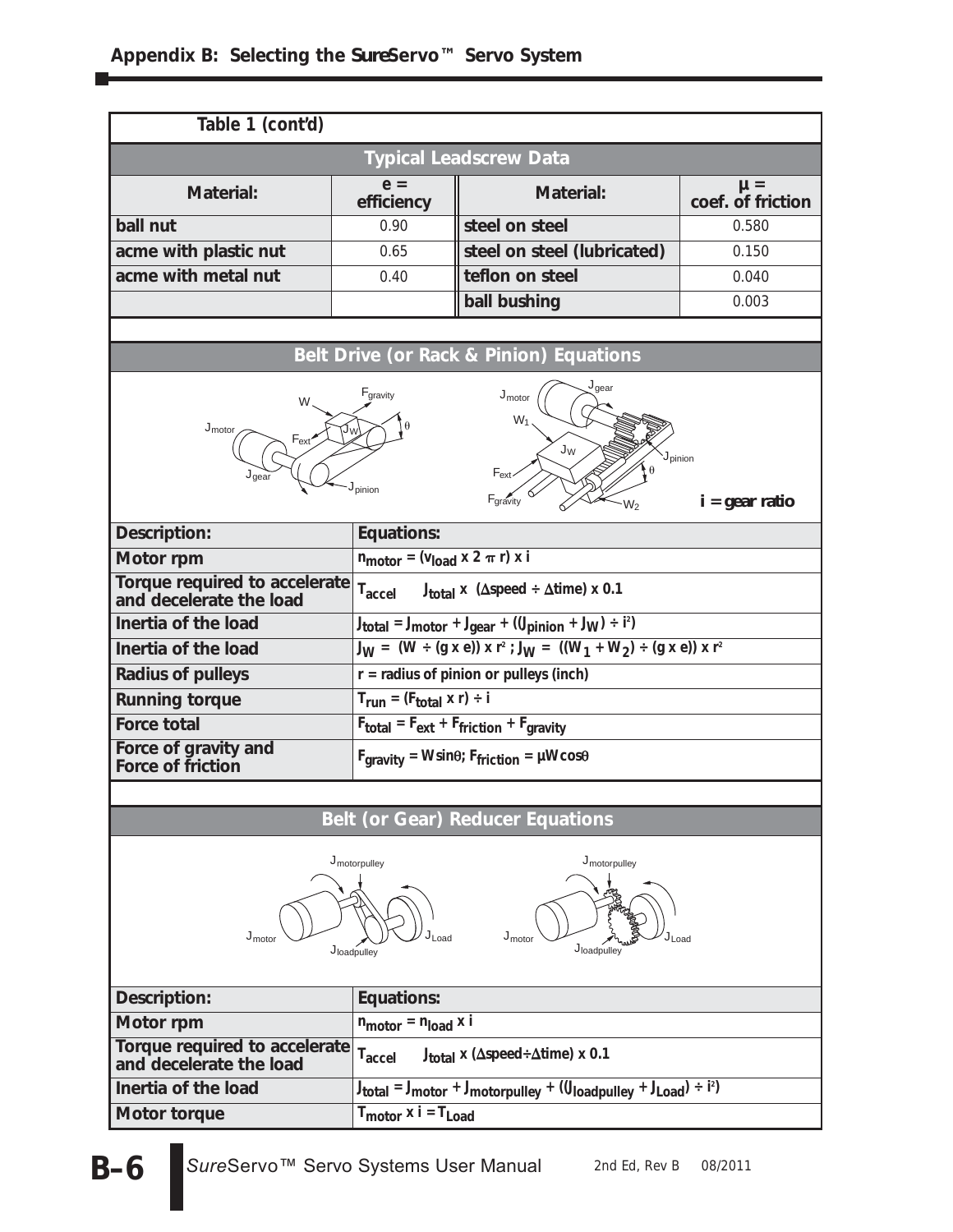|                                                                 | Table 1 (cont'd)                           |                                                                                       |  |  |
|-----------------------------------------------------------------|--------------------------------------------|---------------------------------------------------------------------------------------|--|--|
|                                                                 |                                            | Inertia of Hollow Cylinder Equations                                                  |  |  |
| $-D_0 = 2r_0$<br>$D_i = 2r_i$                                   |                                            |                                                                                       |  |  |
| Description:                                                    | <b>Equations:</b>                          |                                                                                       |  |  |
| Inertia (known weight)                                          | $J = (W \times (r_0^2 + r_1^2)) \div (2g)$ |                                                                                       |  |  |
| Inertia (known density)                                         |                                            | J = (π x L x ρ x (r <sub>o</sub> <sup>4</sup> – r <sub>i</sub> <sup>4</sup> )) ÷ (2g) |  |  |
| <b>Volume</b>                                                   |                                            | volume = $\pi/4$ x (D <sub>o</sub> <sup>2</sup> - D <sub>i</sub> <sup>2</sup> ) x L   |  |  |
|                                                                 |                                            |                                                                                       |  |  |
|                                                                 |                                            | Inertia of Solid Cylinder Equations                                                   |  |  |
|                                                                 | $D = 2r$                                   |                                                                                       |  |  |
| Description:                                                    | Equations:                                 |                                                                                       |  |  |
| Inertia (known weight)                                          | $J = (W \times r^2) \div (2g)$             |                                                                                       |  |  |
| Inertia (known density)                                         | $J = (\pi x L x ρ x r4) \div (2g)$         |                                                                                       |  |  |
| <b>Volume</b>                                                   | volume = $\pi$ x r <sup>2</sup> x L        |                                                                                       |  |  |
|                                                                 |                                            |                                                                                       |  |  |
|                                                                 |                                            | <b>Inertia of Rectangular Block Equations</b>                                         |  |  |
|                                                                 |                                            |                                                                                       |  |  |
| Description:                                                    | Equations:                                 |                                                                                       |  |  |
| Inertia (known weight)                                          | $J = (W \div 12g) \times (h^2 + w^2)$      |                                                                                       |  |  |
| Volume                                                          | volume = $l x h x w$                       |                                                                                       |  |  |
|                                                                 |                                            |                                                                                       |  |  |
|                                                                 |                                            | <b>Symbol Definitions</b>                                                             |  |  |
| $J =$ inertia lb-in-s <sup>2</sup> (Kg-m-s <sup>2</sup> )       |                                            | $\rho =$ density                                                                      |  |  |
| $L =$ Length, inches (m)                                        |                                            | $\rho = 0.098$ lb/in <sup>3</sup> (aluminum)                                          |  |  |
| $h = height$ , inches (m)                                       |                                            | $p = 0.28$ lb/in <sup>3</sup> (steel)                                                 |  |  |
| $w = width$ , inches $(m)$                                      |                                            | $p = 0.04$ lb/in <sup>3</sup> (plastic)                                               |  |  |
| $W = weight$ , Ibs. (Kg)                                        |                                            | $p = 0.31$ lb/in <sup>3</sup> (brass)                                                 |  |  |
| $D =$ diameter, inches (m)                                      |                                            | $p = 0.322$ lb/in <sup>3</sup> (copper)                                               |  |  |
| $r =$ radius, inches (m)                                        |                                            |                                                                                       |  |  |
| $g =$ gravity = 386 in/sec <sup>2</sup> (9.8 m/s <sup>2</sup> ) |                                            | $\pi \approx 3.14$                                                                    |  |  |

Ξ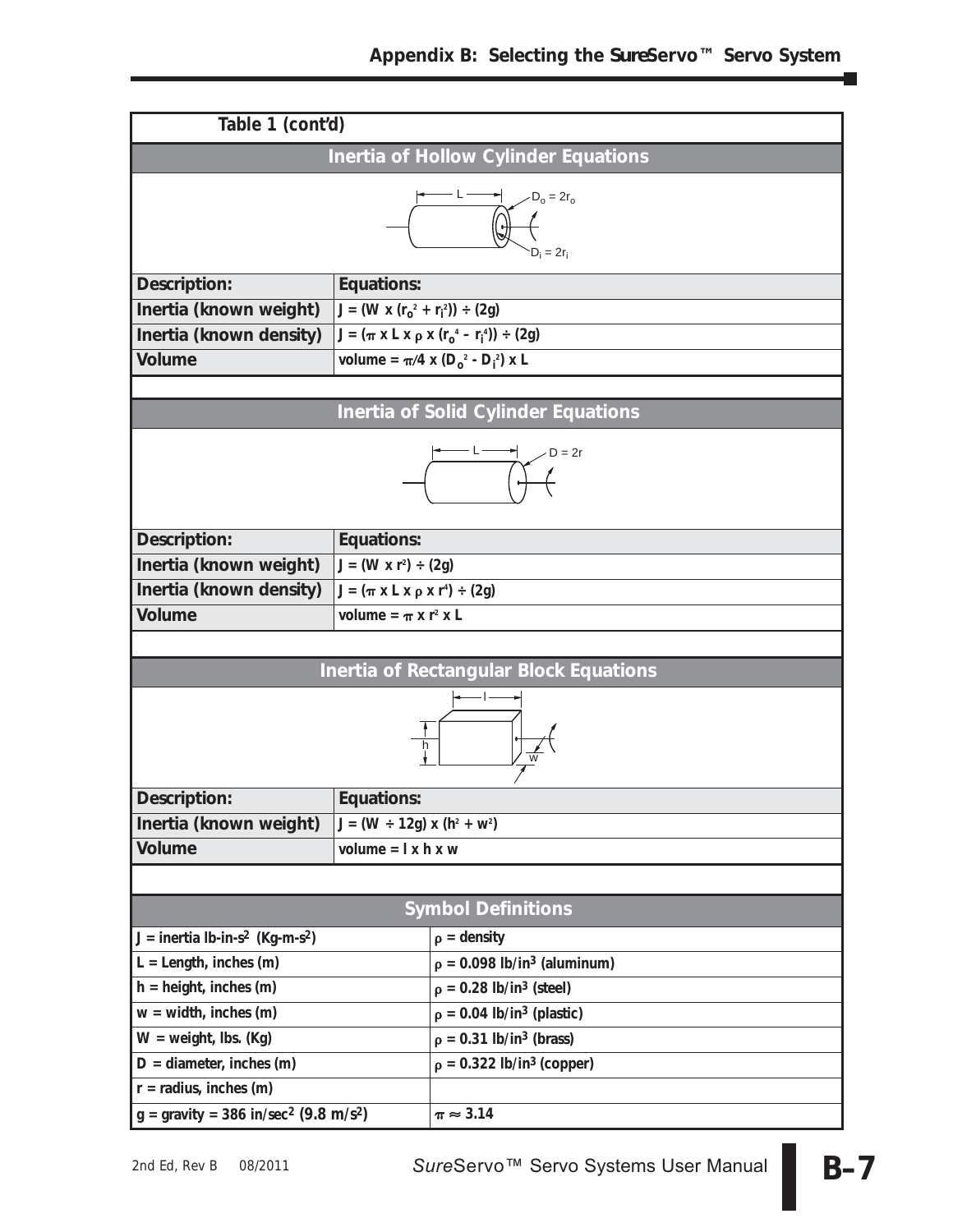# **Leadscrew - Example Calculations**

### **Step 1 - Define the Actuator and Motion Requirements**



Weight of table and workpiece = 150 lb Angle of inclination  $= 0^\circ$ Friction coefficient of sliding surfaces = 0.05 External load force  $= 0$ Ball screw shaft diameter  $= 0.8$  inch Ball screw length  $= 96$  inch Ball screw material = steel Ball screw lead = 8.0 inch/rev (P  $\approx$  0.125 rev/in) Desired Resolution = 0.0005 inches/count Gear reducer  $= 2:1$ Stroke = 78 inches Move time = 12 seconds

#### **Definitions**

 $d_{load}$  = lead or distance the load moves per revolution of the actuator's drive shaft (P = pitch =  $1/d_{load}$ )

**Dtotal = total move distance**

 $\theta_{\text{count}}$  = servo resolution (counts/rev<sub>motor</sub>)

**i** = gear reduction ratio (rev<sub>motor</sub>/rev<sub>gearshaft</sub>)

**Taccel = motor torque required to accelerate and decelerate the total system inertia (including motor inertia)**

**Trun = constant motor torque requirement to run the mechanism due to friction, external load forces, etc.**

**ttotal = move time**

### **Step 2 - Determine the Positioning Resolution of the Load**

The resolution of the load can be determined using **Equation (2)**. If the servo motor is connected directly to the ballscrew, then the best resolution possible would be:

 $L_{\theta} = (d_{load} \div i) \div \theta_{count}$  $=(8 \div 1) \div 10,000$  $= 0.0008$ 

This does not meet the system requirements; however, if we add a 2:1 transmission with no lost motion (backlash, etc.) to the output of the motor, the resolution gets better by a factor of 2, so the minimum requirements would be met.

$$
\mathsf{L}_{\theta} = (8 \div 2) \div 10,000
$$
  
= 0.0004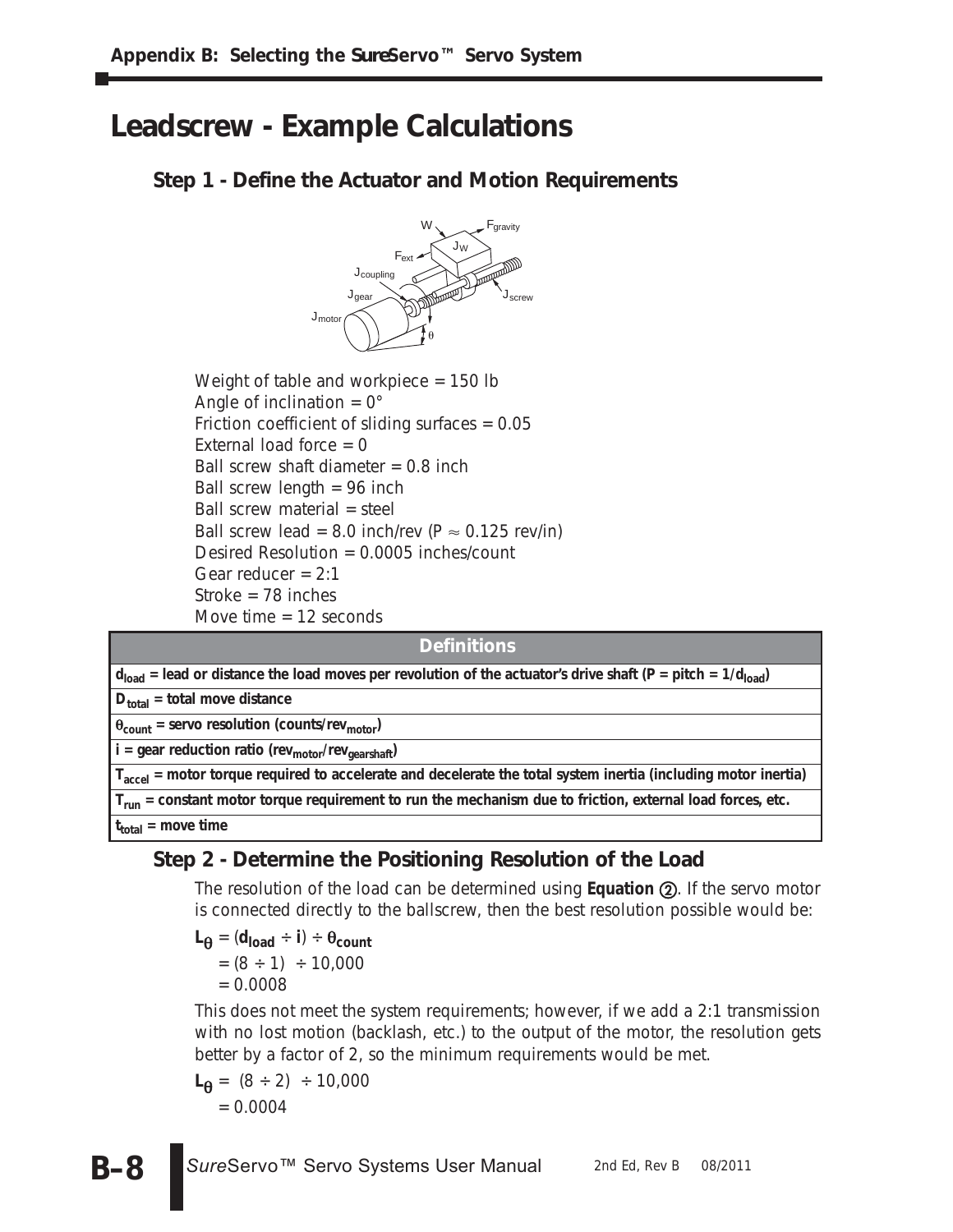### **Step 3 - Determine the Motion Profile**

From Equation (D, the total pulses to make the required move is:

 $P_{total} = (D_{total} \div (d_{load} \div i)) \times \theta_{count}$  $= (78 \div (8 \div 2)) \times 10,000 = 195,000 \text{ pulses}$ 

From **Equation 4**, the indexing frequency for a trapezoidal move is:

 $f_{TRAP} = (P_{total} - (f_{start} \times t_{ramp})) \div (t_{total} - t_{ramp})$  $= (195,000$  -  $(100 \times 0.6)) \div (12$  - 0.6)  $\approx 17.1$  KHz where accel time is 5% of total move time and starting speed is 100 Hz.  $=$  17.1 KHz x (60 sec/1 min)  $\div$  10,000 counts/rev  $\approx$  103 rpm

#### **Step 4 - Determine the Required Motor Torque**

Using the equations in **Table 1**:

$$
J_{total} = J_{motor} + J_{gear} + ((J_{coupling} + J_{screw} + J_W) \div i^2)
$$

For this example, let's assume the gearbox and coupling inertia are zero.  $J_{\mathbf{W}} = (\mathbf{W} \div (g \times e)) \times (1 \div 2\pi P)^2$ 

= (150 ÷ (386 x 0.9)) x (1 ÷ 2 x 3.14 x 0.125)**<sup>2</sup>**

- 0.700 lb-in-sec**<sup>2</sup>**

 $J_{\text{screen}} \approx (\pi \times L \times \rho \times r^4) \div (2g)$  $\approx$  (3.14 x 96 x 0.28 x 0.0256) ÷ (2 x 386) - 0.0028 lb-in-sec**<sup>2</sup>**

The inertia of the load and screw reflected to the motor is:

 $J$ (screw + load) to motor =  $((J_{\text{screen}} + J_{\text{W}}) \div i^2)$ - ((0.0028 + 0.700) ÷ 2**<sup>2</sup>** ) = 0.176 lb-in-sec**<sup>2</sup>**

The torque required to accelerate the inertia is:

 $\mathsf{T}_{\text{accel}} \approx \mathsf{J}_{\text{total}} \times \text{ (Aspeed}\div\Delta \text{time)} \times 0.1$ 

 $= 0.176$  x (103  $\div$  0.6) x 0.1  $\approx$  1.08 lb-in

Next, we need to determine running torque. If the machine already exists then it is sometimes possible to actually measure running torque by turning the actuator driveshaft with a torque wrench.

 $T_{run}$  = (( $F_{total} \div (2 \pi P)$ ) +  $T_{preload}$ ) ÷ **i Ftotal** = **Fext** + **Ffriction** + **Fgravity**  $= 0 + \mu W cos \theta + 0 = 0.05 \times 150 = 7.5$ lb

 $T_{run} = (7.5 \div (2 \times 3.14 \times 0.125)) \div 2$ 

 $\approx$  4.77 lb-in

where we have assumed preload torque to be zero.

From **Equation (5)**, the required motor torque is:

 $T_{\text{motor}} = T_{\text{accel}} + T_{\text{run}} = 1.08 + 4.77 \approx 5.85 \text{ lb-in} \approx 0.66 \text{ N}\cdot\text{m}$ 

However, this is the required motor torque before we have picked a motor and included the motor inertia.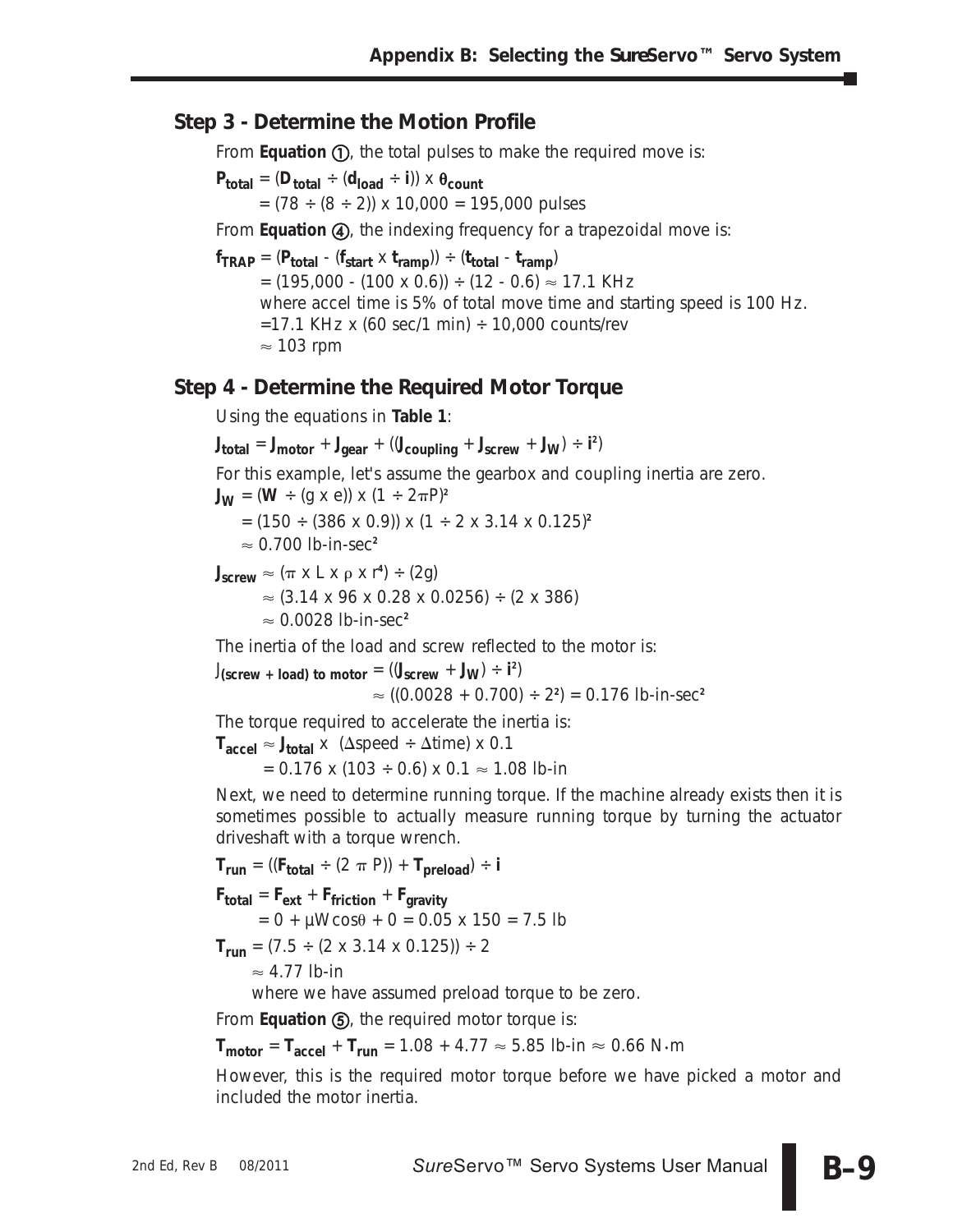### **Step 5 - Select and Confirm the Servo Motor and Driver System**

It looks like a reasonable choice for a motor would be the SVL-207. This motor has an inertia of:

 $J_{\text{motor}} = 0.00096$  lb-in-sec<sup>2</sup>

The actual motor torque would be modified:



It looks like the 750W system will work. However, we still need to check the load to motor inertia ratio:

**Ratio** =  $J_{\text{(screw + load)}}$  to motor  $\div J_{\text{motor}}$ **= 0.176 ÷ 0.00096 = 183.3**

It is best to keep the load to motor inertia ratio below 10, so 183 is well outside this guideline. Although the servo has enough power to control the system, the large mismatch ratio may prevent proper tuning and faster acceleration settings in the future. Since the motor speed required to move the system is well within the motor specs, we can change the gear ratio to use a 750W motor or select a much larger motor such as the SVM-220. Because the reflected inertia is decreased by the square of the ratio, we will change the gear ratio to 10:1. By doing this, the mismatch ratio is now 7.3 (before we consider any added inertia due to the reducer).

Reflected J = 
$$
\frac{J_{\text{screw}}+J_{\text{load}}}{2^2}
$$
 .176, so  
\nNew Reflected J =  $\frac{J_{\text{screw}}+J_{\text{load}}}{10^2}$  = .00704  
\nNew J Ratios = .00704 = 7.33  
\n.00096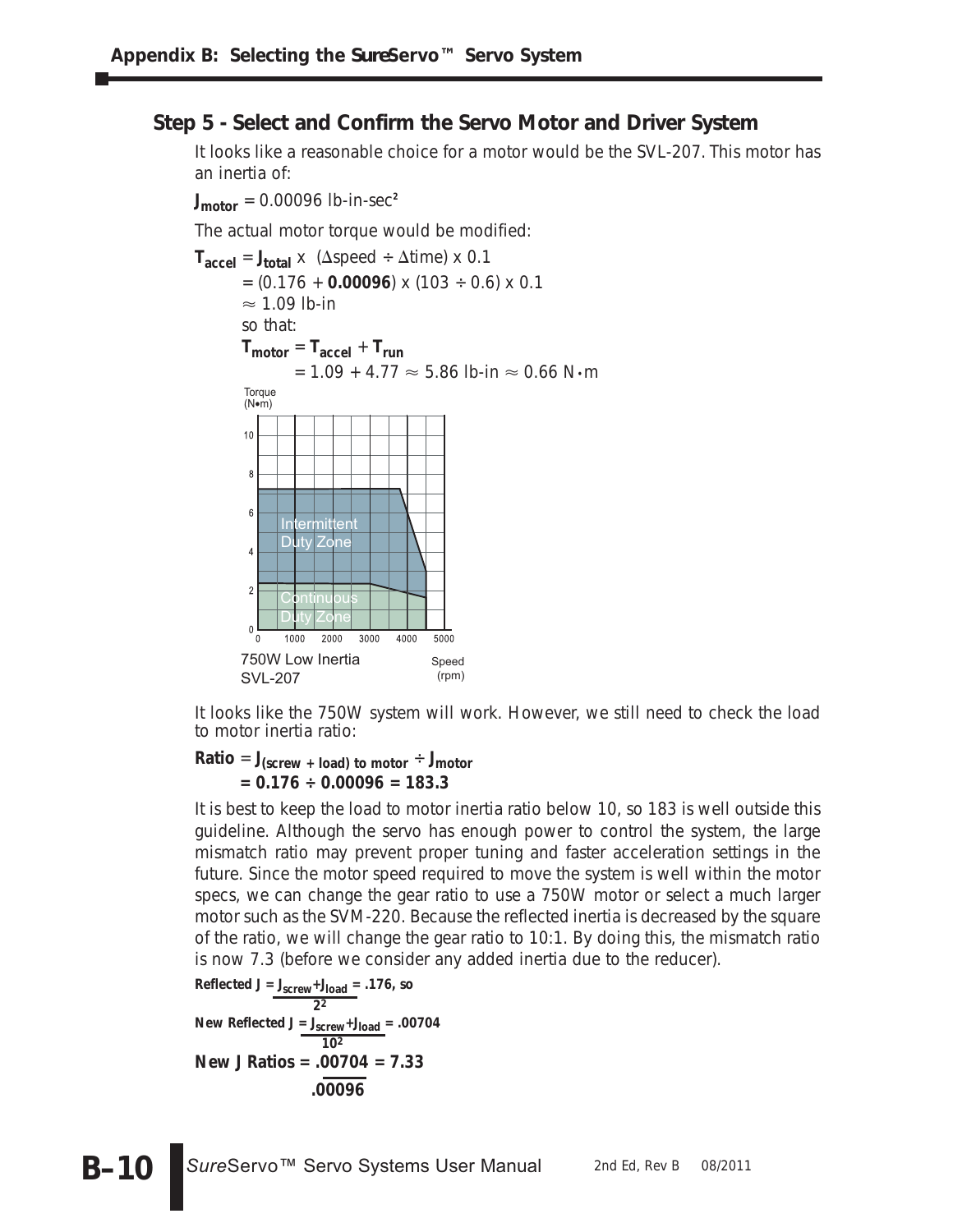## **Belt Drive - Example Calculations**

**Step 1 - Define the Actuator and Motion Requirements**



Weight of table and workpiece  $= 90$  lb External force  $= 0$  lb Friction coefficient of sliding surfaces = 0.05 Angle of table  $= 0^\circ$ Belt and pulley efficiency  $= 0.8$ Pulley diameter  $= 2.0$  inch Pulley thickness  $= 0.75$  inch Pulley material = aluminum Desired Resolution = 0.0005 inch/step Gear Reducer = 10:1 Stroke  $=$  50 inch Move time  $= 4.0$  seconds Accel and decel time = 1.0 seconds

#### **Definitions**

 $d_{load}$  = lead or distance the load moves per revolution of the actuator's drive shaft (P = pitch = 1/d<sub>load</sub>)

**Dtotal = total move distance**

-**count = servo resolution (counts/revmotor)**

**i** = gear reduction ratio (rev<sub>motor</sub>/rev<sub>gearshaft</sub>)

**Taccel = motor torque required to accelerate and decelerate the total system inertia (including motor inertia)**

**Trun = constant motor torque requirement to run the mechanism due to friction, external load forces, etc.**

**ttotal = move time**

### **Step 2 - Determine the Positioning Resolution of the Load**

The resolution of the load can be determined using **Equation 2**. If the servo motor is connected directly to the pulley, then the best resolution possible would be:

 $L\theta = (d_{load} \div i) \div \theta_{count}$  $= ((\pi \times 2.0) \div 1) \div 10,000$  $= 0.00063$ 

where  $d_{load} = \pi \times$  Pulley Diameter.

This does not meet the system requirements. However, if we add a 10:1 transmission to the output of the motor, the resolution improves by a factor of 10, meeting the minimum system requirements.

$$
Lu = ((p \times 2.0) \div 10) \div 10,000
$$
  
= 0.000063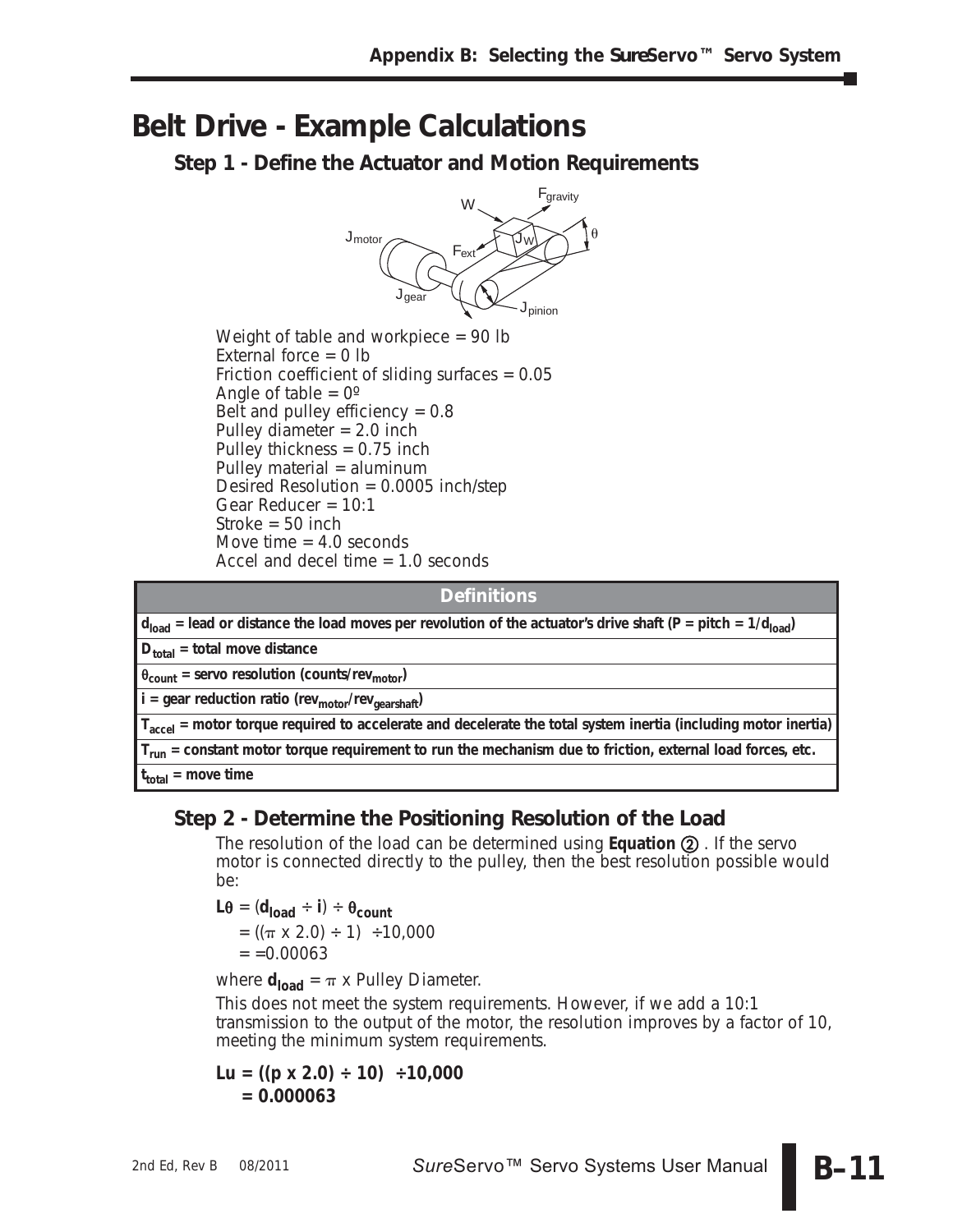### **Step 3 - Determine the Motion Profile**

From Equation (1), the total pulses to make the required move is:

 $P_{total} = (D_{total} \div (d_{load} \div i)) \times \theta_{count}$  $= 50 \div ((3.14 \times 2.0) \div 10 \times 10,000$  $\approx$  795,775 pulses

From **Equation (4)**, the running frequency for a trapezoidal move is:

 $f_{TRAP} = (P_{total} - (f_{start} \times t_{ramp})) \div (t_{total} - t_{ramp})$  $= 795,775 \div (4 - 1)$  $\approx$  265,258 Hz or 265.3 KHz where accel time is 25% of total move time and starting speed is zero.  $= 265.3$  KHz x (60 sec/1 min)  $\div$  10,000 counts/rev  $\approx$  1,592 rpm motor speed

### **Step 4 - Determine the Required Motor Torque**

Using the equations in **Table 1**:

 $J_{total} = J_{motor} + J_{gear} + ((J_{pulleys} + J_W) \div i^2)$ 

For this example, let's assume the gearbox inertia is zero.

 $J_{\text{W}} = (\text{W} \div (g \times e)) \times r^2$ 

 $= (90 \div (386 \times 0.8)) \times 1$ 

 $\approx$  0.291 lb-in-sec<sup>2</sup>

Pulley inertia (remember, there are two pulleys) can be calculated as:

 $\mathsf{J_{pulleys}} \approx ((\pi \times \mathsf{L} \times \rho \times \mathsf{r}^4) \div (2\mathsf{g})) \times 2$  $\approx$  ((3.14 x 0.75 x 0.098 x 1) ÷ (2 x 386)) x 2  $\approx$  0.0006 lb-in-sec<sup>2</sup>

The inertia of the load and pulleys reflected to the motor is:

 $J_{\text{(pulleys + load) to motor}} = ((J_{\text{pulleys}} + J_{\text{W}}) \div i^2)$ ≈ ((0.291 + 0.0006) ÷ 100) ≈ 0.0029 lb-in-sec<sup>2</sup>

The torque required to accelerate the inertia is:

 $T_{\text{acc}} \approx J_{\text{total}} \times (\Delta \text{speed} \div \Delta \text{time}) \times 0.1$  $= 0.0029$  x (1592  $\div$  1) x 0.1  $= 0.46$  lb-in  $T_{\text{run}} = (F_{\text{total}} \times r) \div i$ **Ftotal** = **Fext** + **Ffriction** + **Fgravity**  $= 0 + \mu W \cos \theta + 0 = 0.05 \times 100 = 5.0$ lb  $T_{run} = (5.0 \times 1) \div 10$ 

 $\approx 0.50$  lb-in

From **Equation (5)**, the required motor torque is:

 $\mathsf{T}_{\mathsf{motor}} = \mathsf{T}_{\mathsf{accel}} + \mathsf{T}_{\mathsf{run}} = 0.46 + 0.50 \approx 0.96$  lb-in  $\approx 0.11$  N $\boldsymbol{\cdot}$ m

However, this is the required motor torque before we have picked a motor and included the motor inertia.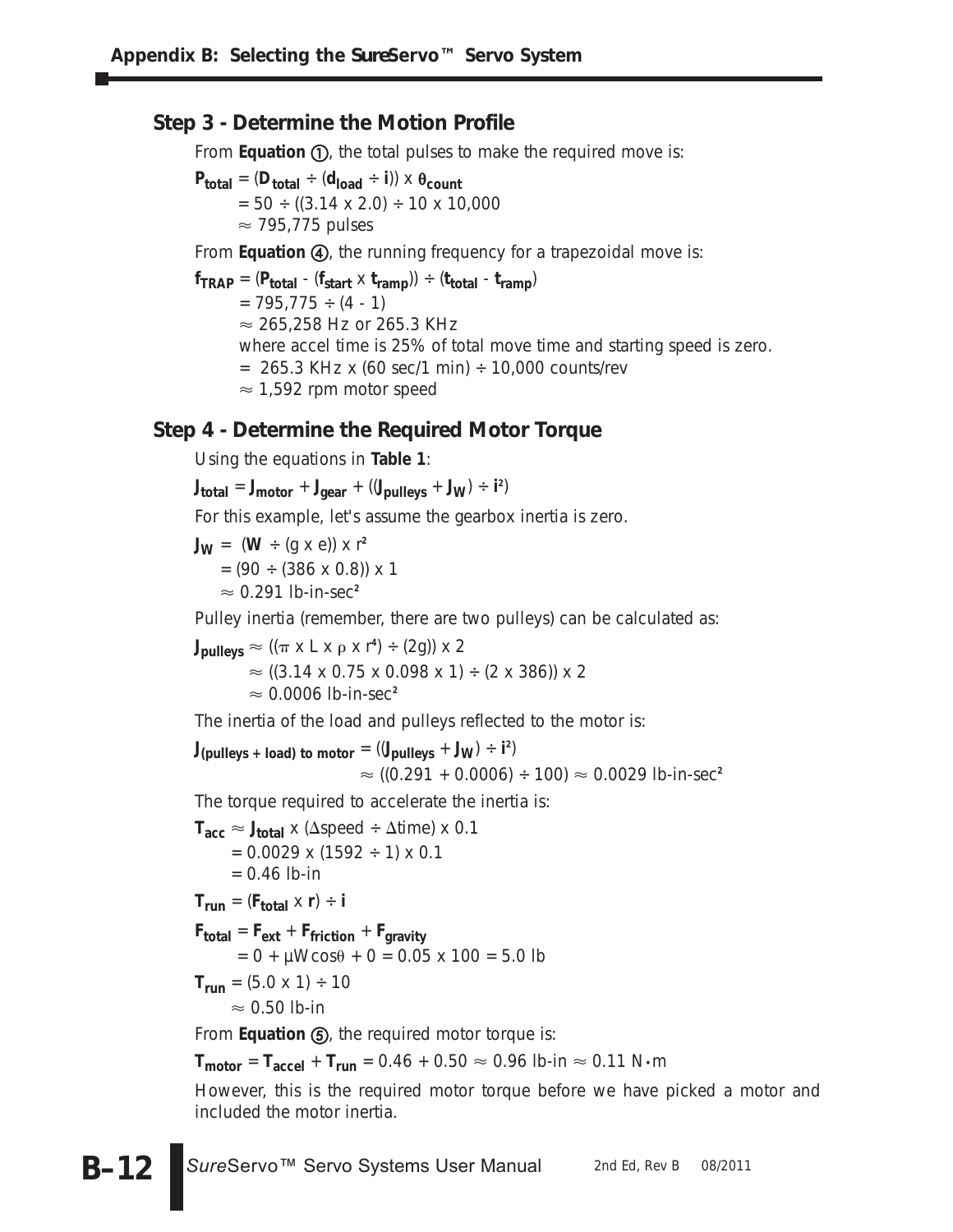### **Step 5 - Select and Confirm the Servo Motor and Driver System**

It looks like a reasonable choice for a motor would be the SVL-2040. This motor has an inertia of:

 $J_{\text{motor}} = 0.0003$  lb-in-sec<sup>2</sup>

The actual motor torque would be modified:

```
T_{\text{accel}} = J_{\text{total}} \times (\Delta \text{speed} \div \Delta \text{time}) \times 0.1= (0.0029 + 0.0003) \times (1592 \div 1) \times 0.1 \approx 0.51 lb-in
so that:
T_{\text{motor}} = T_{\text{accel}} + T_{\text{run}}= 0.51 + 0.5 \approx 1.01 lb-in \approx 0.12 N•m
```


It looks like the 400W system will work. However, we still need to check the load to motor inertia ratio:

 $Ratio = J_{(pulleys + load) \to 0}$  to motor  $\div J_{\text{motor}}$  $= 0.0029 \div 0.0003 = 9.6$ 

It is best to keep the load to motor inertia ratio at or below 10, so 9.6 is within an acceptable range.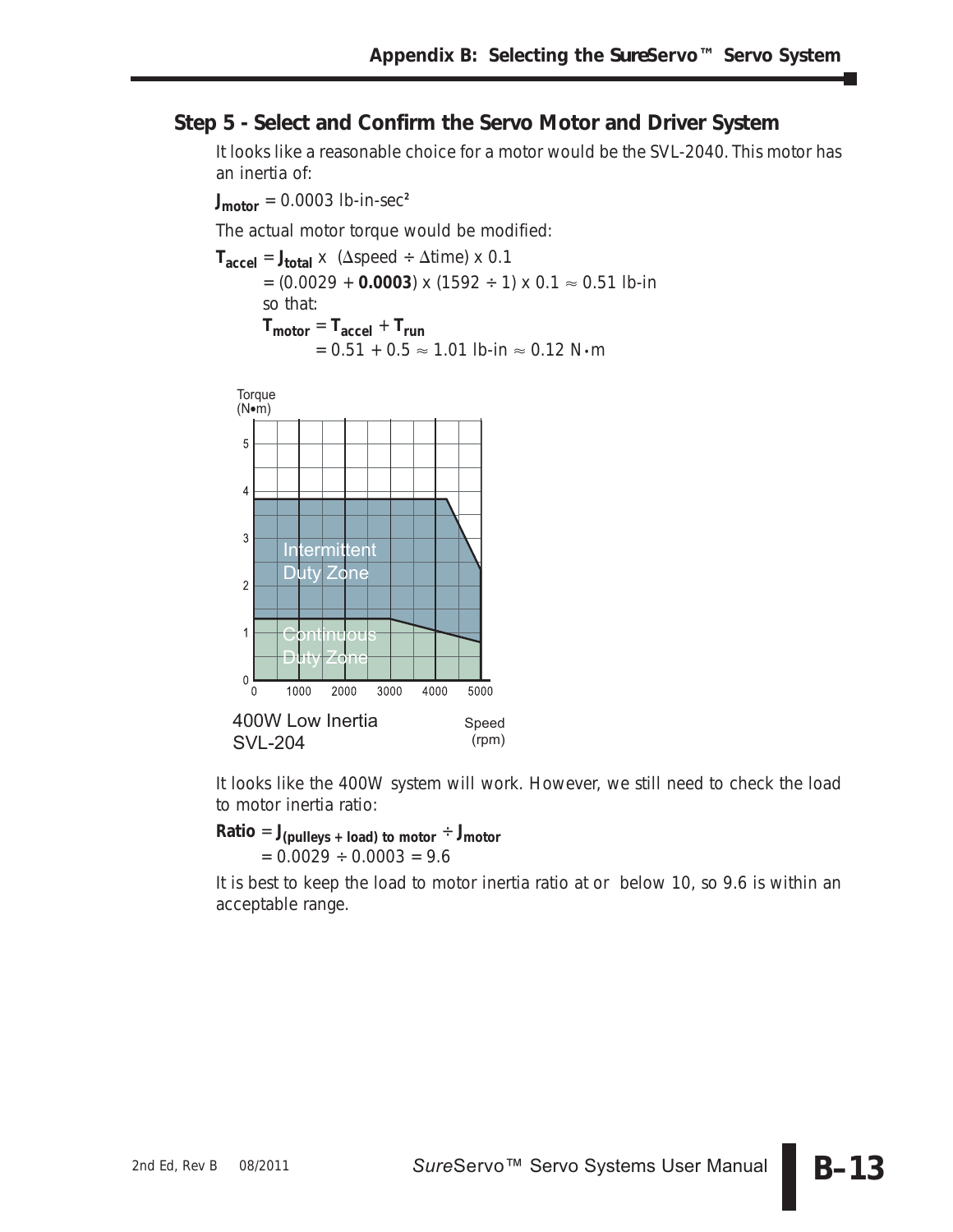# **Index Table - Example Calculations**

### **Step 1 - Define the Actuator and Motion Requirements**



Diameter of index table = 12 inch Thickness of index table  $=$  3.25 inch Table material = steel Number of workpieces = 8 Desired Resolution = 0.006º Gear Reducer =  $6:1$ Index angle  $= 45^\circ$ Index time  $= 0.5$  seconds

| <b>Definitions</b>                                                                                                           |
|------------------------------------------------------------------------------------------------------------------------------|
| $d_{load}$ = lead or distance the load moves per revolution of the actuator's drive shaft (P = pitch = 1/d <sub>load</sub> ) |
| $D_{total}$ = total move distance                                                                                            |
| $\theta_{\text{count}}$ = servo resolution (counts/rev <sub>motor</sub> )                                                    |
| $i =$ gear reduction ratio (rev <sub>motor</sub> /rev <sub>gearshaft</sub> )                                                 |
| $T_{\text{accel}}$ = motor torque required to accelerate and decelerate the total system inertia (including motor inertia)   |
| $T_{run}$ = constant motor torque requirement to run the mechanism due to friction, external load forces, etc.               |
| the contract of the contract of the contract of the contract of the contract of the contract of the contract of              |

#### **ttotal = move time**

### **Step 2 - Determine the Positioning Resolution of the Load**

The resolution of the load can be determined using **Equation 4** If the servo motor is connected directly to the table, then the best resolution possible would be:

$$
\mathsf{L}_{\theta} = (\mathsf{d}_{\mathsf{load}} \div \mathsf{i}) \div \theta_{\mathsf{count}}
$$
  
= (360° ÷ 1) ÷ 10,000  
= 0.036°

This does not meet the system requirements. However, if we add a 6:1 transmission to the output of the motor, the resolution gets better by a factor of 6, meeting the minimum system requirements.

 $= (360^{\circ} \div 6) \div 10,000$  $= 0.006$ °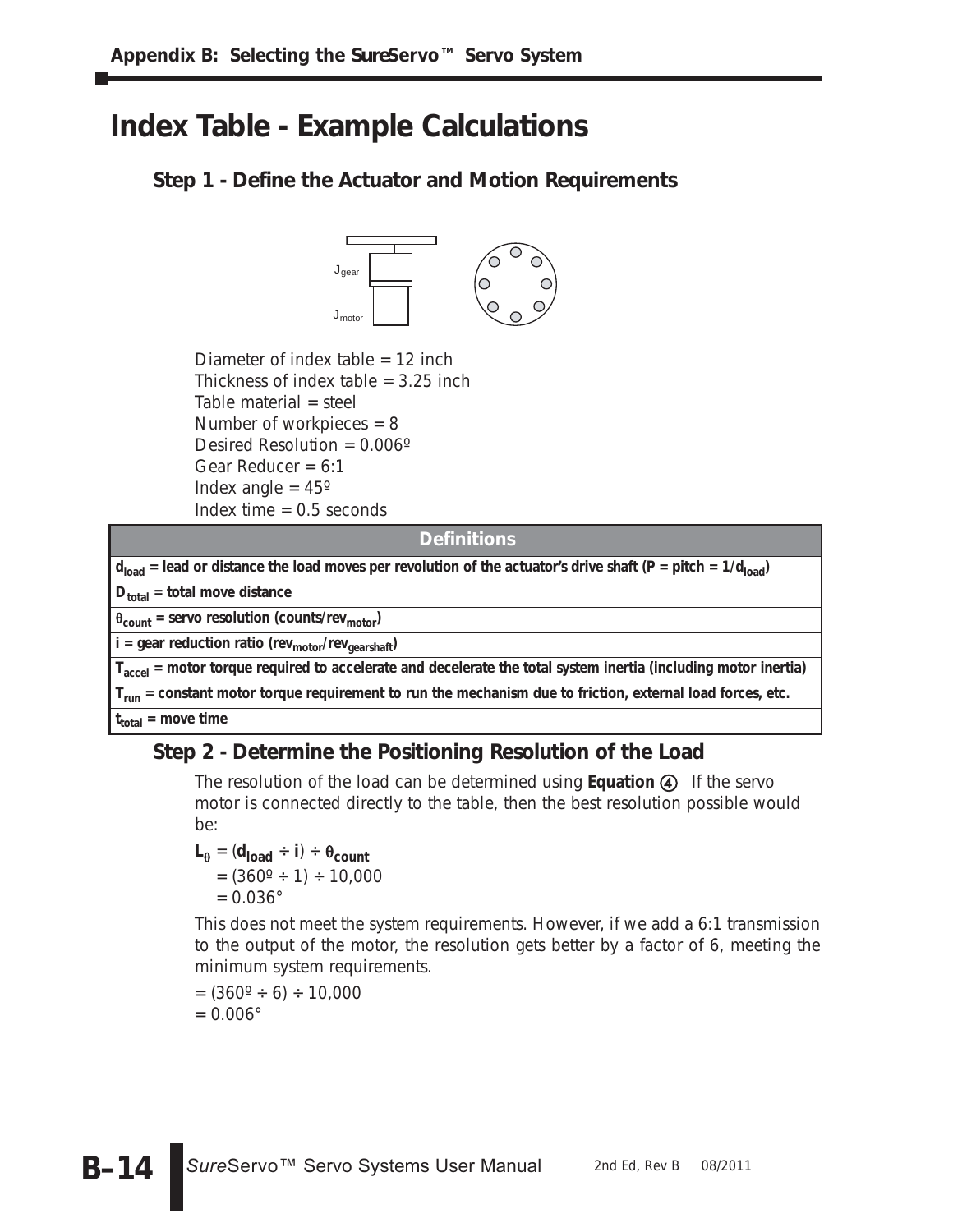### **Step 3 - Determine the Motion Profile**

From Equation (1), the total pulses to make the required move is:

 $P_{total} = (D_{total} \div (d_{load} \div i)) \times \theta_{count}$  $= (45^{\circ} \div (360^{\circ} \div 6) \times 10,000$ = 7,500 pulses

From **Equation (4)**, the running frequency for a trapezoidal move is:

 $f_{TRAP} = (P_{total} - (f_{start} \times t_{ramp})) \div (t_{total} - t_{ramp})$  $= 7,500 \div (0.5 - 0.13) \approx 20.27 \text{ kHz}$ where accel time is 25% of total move time and starting speed is zero.  $= 20.27$  kHz x (60 sec/1 min)  $\div$  10,000 counts/rev  $\approx$  121 rpm

#### **Step 4 - Determine the Required Motor Torque**

Using the equations in **Table 1**:

**Jtotal** = **Jmotor** + **Jgear** + (**Jtable** ÷ **i 2** )

For this example, let's assume the gearbox inertia is zero.

 $\mathsf{J}_{\mathsf{table}} \approx (\pi \times \mathsf{L} \times \rho \times \mathsf{r}^4) \div (2\mathsf{g})$ 

 $\approx$  (3.14 x 3.25 x 0.28 x 1296) ÷ (2 x 386)

 $\approx$  4.80 lb-in-sec<sup>2</sup>

The inertia of the indexing table reflected to the motor is:

 $J_{table}$  to motor  $= J_{table} \div i^2$ 

 $\approx$  0.133 lb-in-sec<sup>2</sup>

The torque required to accelerate the inertia is:

 $\mathsf{T_{accel}} \approx \mathsf{J_{total}} \times (\Delta \mathrm{speed} \div \Delta \mathrm{time}) \times 0.1$  $= 0.133 \times (121 \div 0.13) \times 0.1$  $\approx$  12.38 lb-in

From **Equation (5)**, the required motor torque is:

 $T_{\text{motor}} = T_{\text{accel}} + T_{\text{run}}$  $=$ 12.38 + 0 = 12.38 lb-in  $\approx$  1.40 N $\cdot$ m

However, this is the required motor torque before we have picked a motor and included the motor inertia.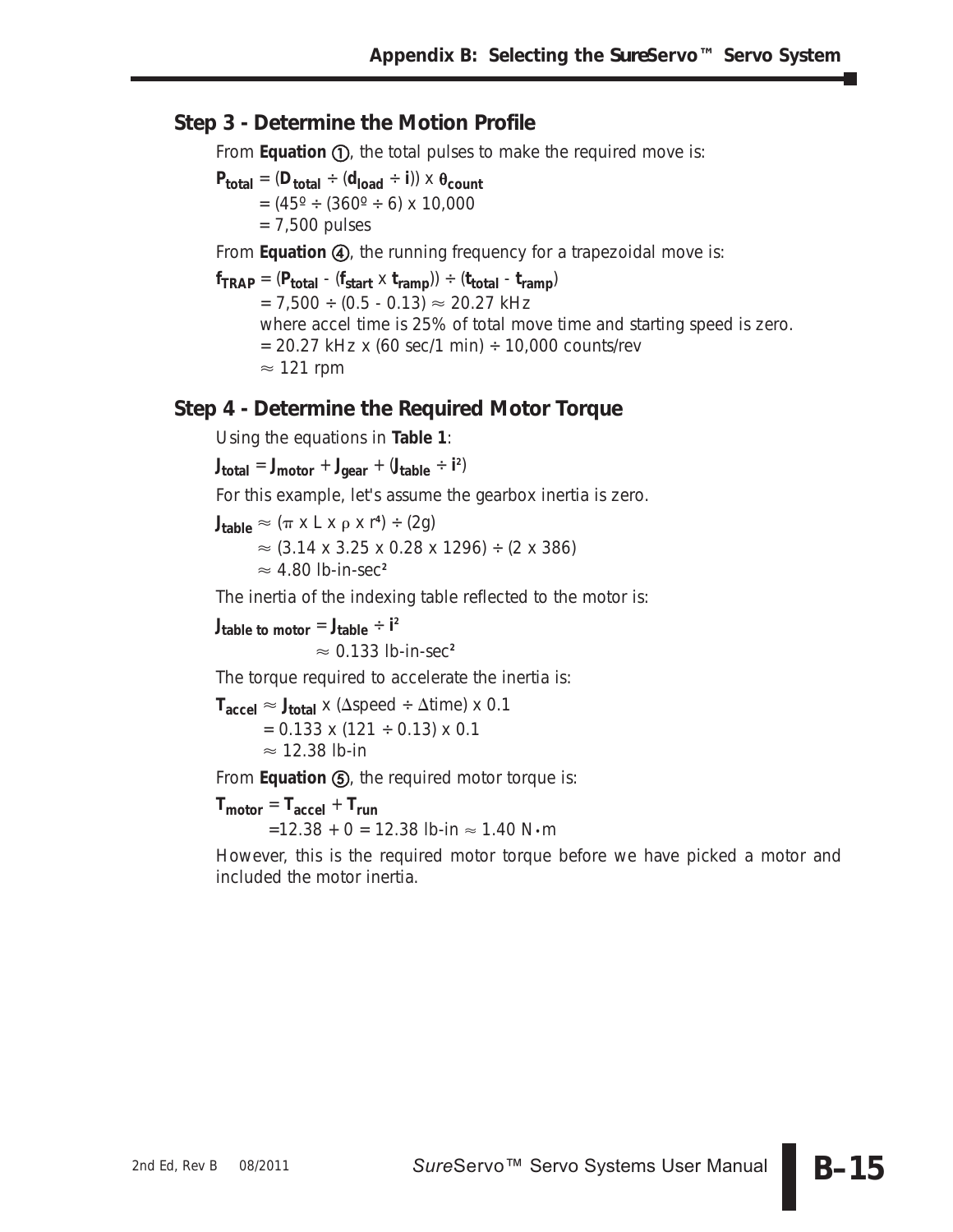### **Step 5 - Select and Confirm the Servo Motor and Driver System**

It looks like a reasonable choice for a motor would be the SVM-220. This motor has an inertia of:

 $J_{\text{motor}} = 0.014$  lb-in-sec<sup>2</sup>

The actual motor torque would be modified:



It looks like the 2 kW medium inertia system will work. However, we still need to check the load to motor inertia ratio:

 $Ratio = J_{table}$  to motor  $\div J_{motor}$  $= 0.133 \div 0.014 = 9.5$ 

It is best to keep the load to motor inertia ratio at or below 10, so 9.5 is within an acceptable range.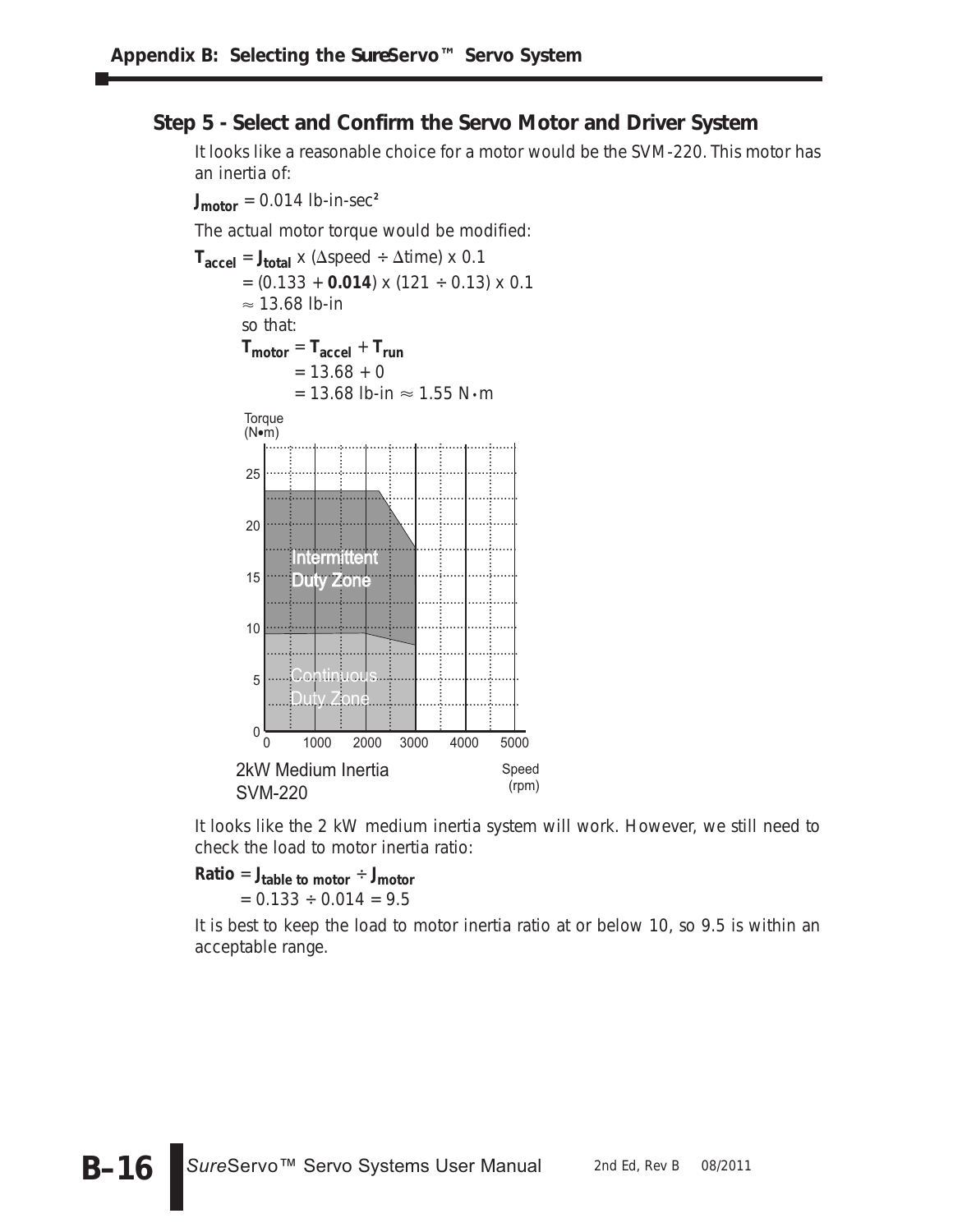# **Engineering Unit Conversion Tables, Formulas, & Definitions**

|                                         | <b>Conversion of Length</b> |               |               |           |               |               |               |  |
|-----------------------------------------|-----------------------------|---------------|---------------|-----------|---------------|---------------|---------------|--|
| To convert A to B,<br>multiply A by the |                             | B             |               |           |               |               |               |  |
|                                         | entry in the table.         | µm            | mm            | m         | mil           | in            | ft            |  |
|                                         | µm                          |               | 1.000E-03     | 1.000E-06 | 3.937E-02     | 3.937E-05     | 3.281E-06     |  |
| A                                       | mm                          | $1.000E + 03$ |               | 1.000E-03 | $3.937E + 01$ | 3.937E-02     | 3.281E-03     |  |
|                                         | m                           | $1.000E + 06$ | $1.000E + 03$ |           | $3.937E + 04$ | $3.937E + 01$ | $3.281E + 00$ |  |
|                                         | mil                         | $2.540E + 01$ | 2.540E-02     | 2.540E-05 |               | 1.000E-03     | 8.330E-05     |  |
|                                         | in                          | $2.540E + 04$ | $2.540E + 01$ | 2.540E-02 | $1.000E + 03$ |               | 8.330E-02     |  |
|                                         | ft                          | $3.048E + 05$ | $3.048E + 02$ | 3.048E-01 | $1.200E + 04$ | $1.200E + 01$ |               |  |

|                    | <b>Conversion of Torque</b>              |                                            |           |               |                |               |               |  |  |
|--------------------|------------------------------------------|--------------------------------------------|-----------|---------------|----------------|---------------|---------------|--|--|
| To convert A to B, |                                          | B                                          |           |               |                |               |               |  |  |
|                    | multiply A by the<br>entry in the table. | $kpm(kg-m)$<br><b>Nm</b><br>oz-in<br>kg-cm |           |               |                | $Ib-in$       | $Ib-ft$       |  |  |
|                    | Nm                                       |                                            | 1.020E-01 | $1.020E + 01$ | $1.416E + 02$  | $8.850E + 00$ | 7.380E-01     |  |  |
| A                  | $kpm(kg-m)$                              | $9.810E + 00$                              |           | $1.000F + 02$ | $1.390F + 0.3$ | $8.680E + 01$ | $7.230E + 00$ |  |  |
|                    | kg-cm                                    | 9.810E-02                                  | 1.000E-02 |               | $1.390E + 01$  | 8.680E-01     | 7.230E-02     |  |  |
|                    | oz-in                                    | 7.060E-03                                  | 7.200E-04 | 7.200E-02     |                | $6.250E - 02$ | 5.200E-03     |  |  |
|                    | $Ib-in$                                  | 1.130E-01                                  | 1.150E-02 | $1.150E + 00$ | $1.600E + 01$  |               | 8.330E-02     |  |  |
|                    | $Ib$ -ft                                 | $1.356E + 00$                              | 1.380E-01 | $1.383E + 01$ | $1.920E + 02$  | $1.200E + 01$ |               |  |  |

|                    | <b>Conversion of Moment of Inertia</b>   |           |                         |                 |               |                       |               |               |  |  |
|--------------------|------------------------------------------|-----------|-------------------------|-----------------|---------------|-----------------------|---------------|---------------|--|--|
| To convert A to B, |                                          |           | B                       |                 |               |                       |               |               |  |  |
|                    | multiply A by the<br>entry in the table. | $kg-m^2$  | $kg$ -cm-s <sup>2</sup> | $OZ$ -in- $S^2$ | $Ib-in-s2$    | $OZ$ -in <sup>2</sup> | $Ib-in^2$     | $Ib-ft^2$     |  |  |
|                    | $kg-m2$                                  |           | $1.020E + 01$           | $1.416E + 02$   | 8.850E+00     | $5.470E + 04$         | $3.420E + 03$ | $2.373E + 01$ |  |  |
| A                  | $kg$ -cm-s <sup>2</sup>                  | 9.800E-02 | 1                       | $1.388E + 01$   | 8.680E-01     | $5.360E + 03$         | $3.350+02$    | $2.320E + 00$ |  |  |
|                    | $OZ$ -in- $S^2$                          | 7.060E-03 | 7.190E-02               |                 | $6.250E - 02$ | $3.861E + 02$         | $2.413E + 01$ | 1.676E-01     |  |  |
|                    | $Ib-in-s^2$                              | 1.130E-01 | $1.152E + 00$           | $1.600E + 01$   | 1             | $6.180E + 03$         | $3.861E + 02$ | $2.681E+00$   |  |  |
|                    | $OZ$ -in <sup>2</sup>                    | 1.830E-05 | 1.870E-04               | 2.590E-03       | 1.620E-04     |                       | $6.250E - 02$ | 4.340E-04     |  |  |
|                    | $Ib-in^2$                                | 2.930E-04 | 2.985E-03               | 4.140E-02       | 2.590E-03     | $1.600E + 01$         | 1             | 6.940E-03     |  |  |
|                    | $Ib-ft^2$                                | 4.210E-02 | 4.290E-01               | $5.968E+00$     | 3.730E-01     | $2.304E + 03$         | $1.440E + 02$ |               |  |  |